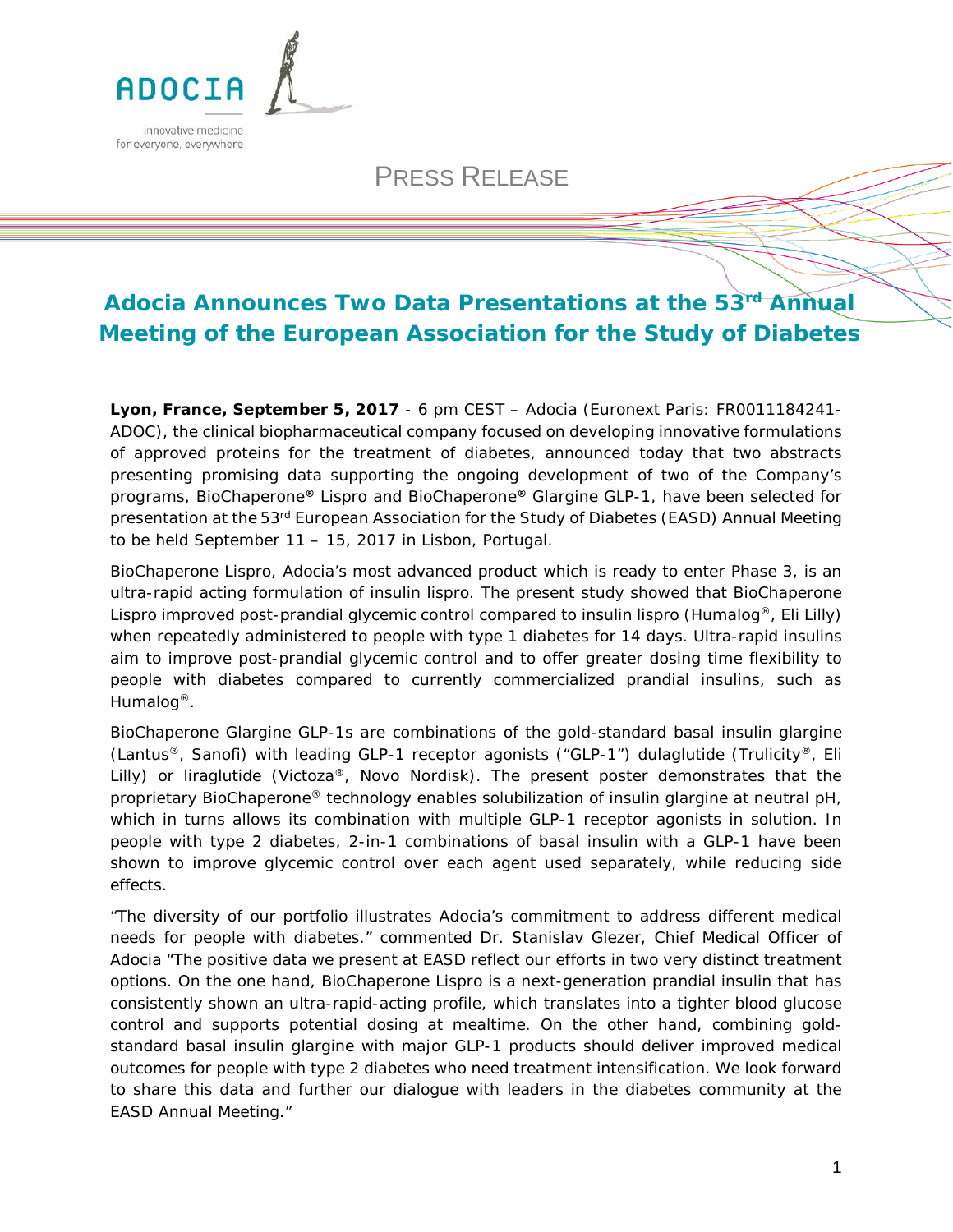Details of the posters on BioChaperone Lispro and BioChaperone Glargine GLP-1 are outlined below:

## **Poster Presentation: Ultra-rapid BioChaperone Lispro improves post-prandial blood glucose excursions versus insulin lispro in a 14-day treatment study in subjects with type 1 diabetes**

| Poster Number:     | 686                                             |  |  |
|--------------------|-------------------------------------------------|--|--|
| Session:           | PS 049 Insulin analogues: new insulins          |  |  |
| Date and Time:     | Tuesday, September 12, 12:00 PM - 01:00 PM CEST |  |  |
| Location:          | Poster Hall                                     |  |  |
| Presenting Author: | Dr. Grégory Meiffren                            |  |  |

## **Poster Presentation: BioChaperone technology enables the development of glargine GLP1-RA (liraglutide and dulaglutide) formulations**

| Poster Number:     | 793                                             |  |  |
|--------------------|-------------------------------------------------|--|--|
| Session:           | PS 061 Incretins: new formulations              |  |  |
| Date and Time:     | Tuesday, September 12, 12:00 PM - 01:00 PM CEST |  |  |
| Location:          | Poster Hall                                     |  |  |
| Presenting Author: | Dr. Rémi Soula                                  |  |  |

#### **About the European Association for the Study of Diabetes Annual Meeting**

The EASD Annual Meeting is one of the largest European medical meetings dedicated to the latest developments and insights in diabetes and diabetes therapies. The meeting attracts key opinion leaders, company executives, scientists, physicians, researchers, nurses and students interested in diabetes and related subjects. The goal of the EASD Annual Meeting is to encourage excellence in diabetes care through advances in research and education*.*

### **About ADOCIA**

Adocia is a clinical-stage biotechnology company that specializes in the development of innovative formulations of already-approved therapeutic proteins. Adocia's portfolio of injectable treatments for diabetes, featuring five clinical-stage products and five preclinical products, is among the largest and most differentiated of the industry.

The proprietary BioChaperone® technological platform is designed to enhance the effectiveness and/or safety of therapeutic proteins while making them easier for patients to use. Adocia customizes BioChaperone to each protein for a given application in order to address specific patient needs.

Adocia's clinical pipeline includes four novel insulin formulations for the treatment of diabetes : two ultrarapid formulations of insulin analogs (BioChaperone Lispro U100 and U200), a rapid-acting formulation of human insulin (HinsBet U100) and a combination of basal insulin glargine and rapid-acting insulin lispro (BioChaperone Combo). Additionally, an aqueous formulation of human glucagon (BioChaperone Human Glucagon) has recently entered clinical testing. Adocia is also developing two combinations of insulin glargine with GLP-1s (BioChaperone Glargine Dulaglutide and BioChaperone Glargine Liraglutide), two combinations of insulin lispro with synergistic prandial hormones (BioChaperone Lispro Pramlintide and BioChaperone Lispro Exenatide), and a concentrated, rapid-acting formulation of human insulin (HinsBet U500), all of which are in preclinical development.